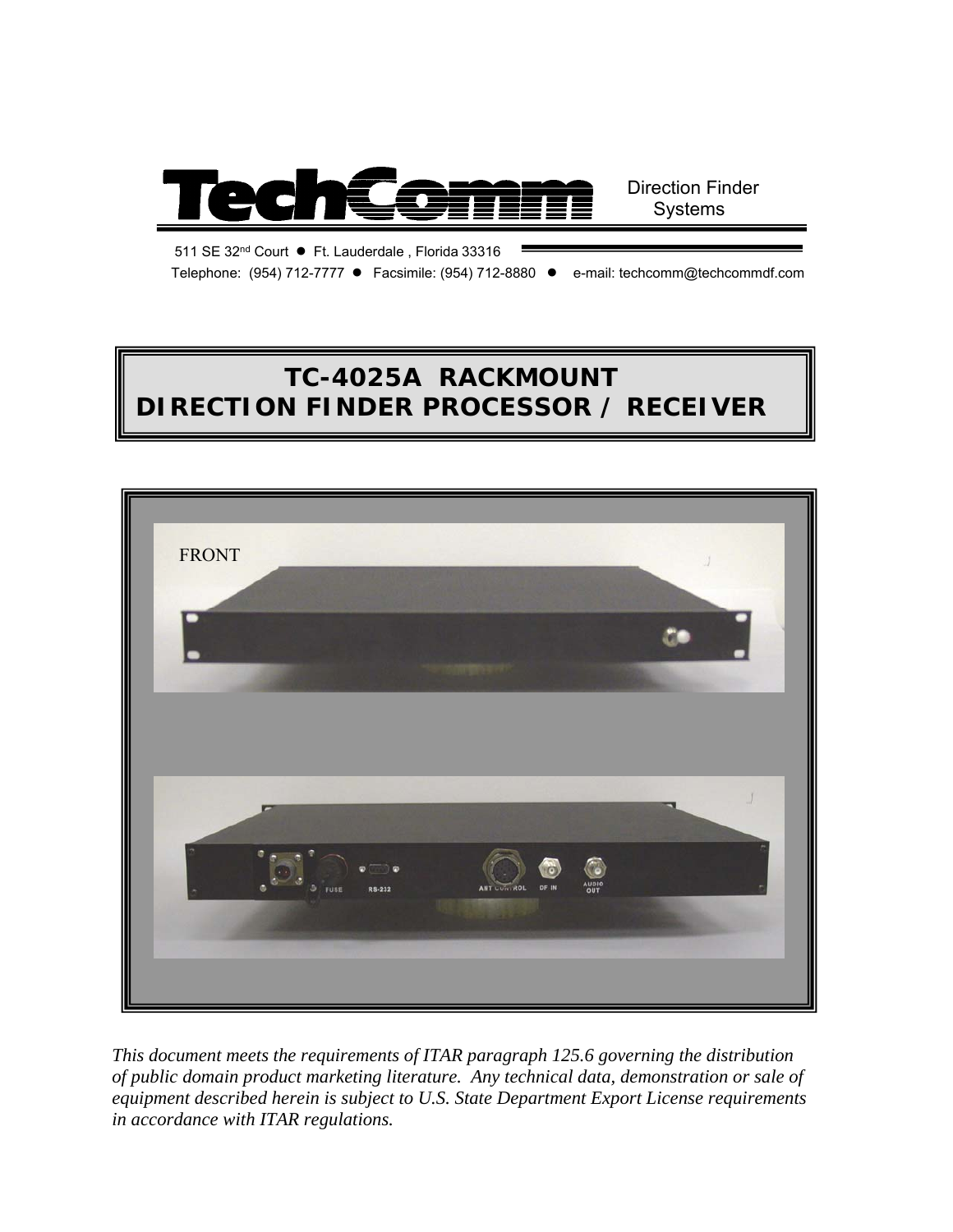#### **PRINCIPLES OF OPERATION**

The DF Processor is a goniometer type direction finder that uses a variety of DF Antennas. The DF Antennas may be Monopole, Dipole, Log Periodic, Annular Slot or other beam former, or various combinations thereof.

The various DF antenna arrays have an omni-directional receive capability and during signal processing develop a minimum of four equally spaced beam patters, with a discernible front-to-back ratio. The front-to-back ratio of each beam pattern and the crossover point of adjacent beam pattern determines the frequency at which the DF Antenna will provide optimum performance within each bay or frequency band.

The Direction Finder Processor is the controlling device in the direction finder system. As the receiver is tuned to a desired signal, the processor generates sine or square wave signals at a constant rate; each at a 90 degree phase shift from the preceding or following sine or square wave.

The received signal is AM modulated by the processor-generated control signal at each output of the antenna. The signals are combined and fed to a receiver where it is AM detected. The audio base band contains the specified control and other received signal characteristics. The AM detected signal is fed to the DF processor that selects the control signal component, measures the phase angle relative to the reference phase and converts it into bearing information.

The processor then adds to the bearing information any offset programmed at the front panel, host controller or system software, and displays the resultant bearing in a 3-digit readout and a corresponding relative compass pointer for those processors having a front panel display. The processor continues to measure and update the front bearing information at the selected slow or fast rate until the received signal is no longer present.

At signal loss, the control signal Hz component is no longer present and the display, if present, is frozen, displaying the last bearing calculated and the processor resets until a new signal is present. Software controlled variants that have no built-in display will indicate that the DF bearing is active or from memory, indicating that the DF processor is bearing information is not being updated.

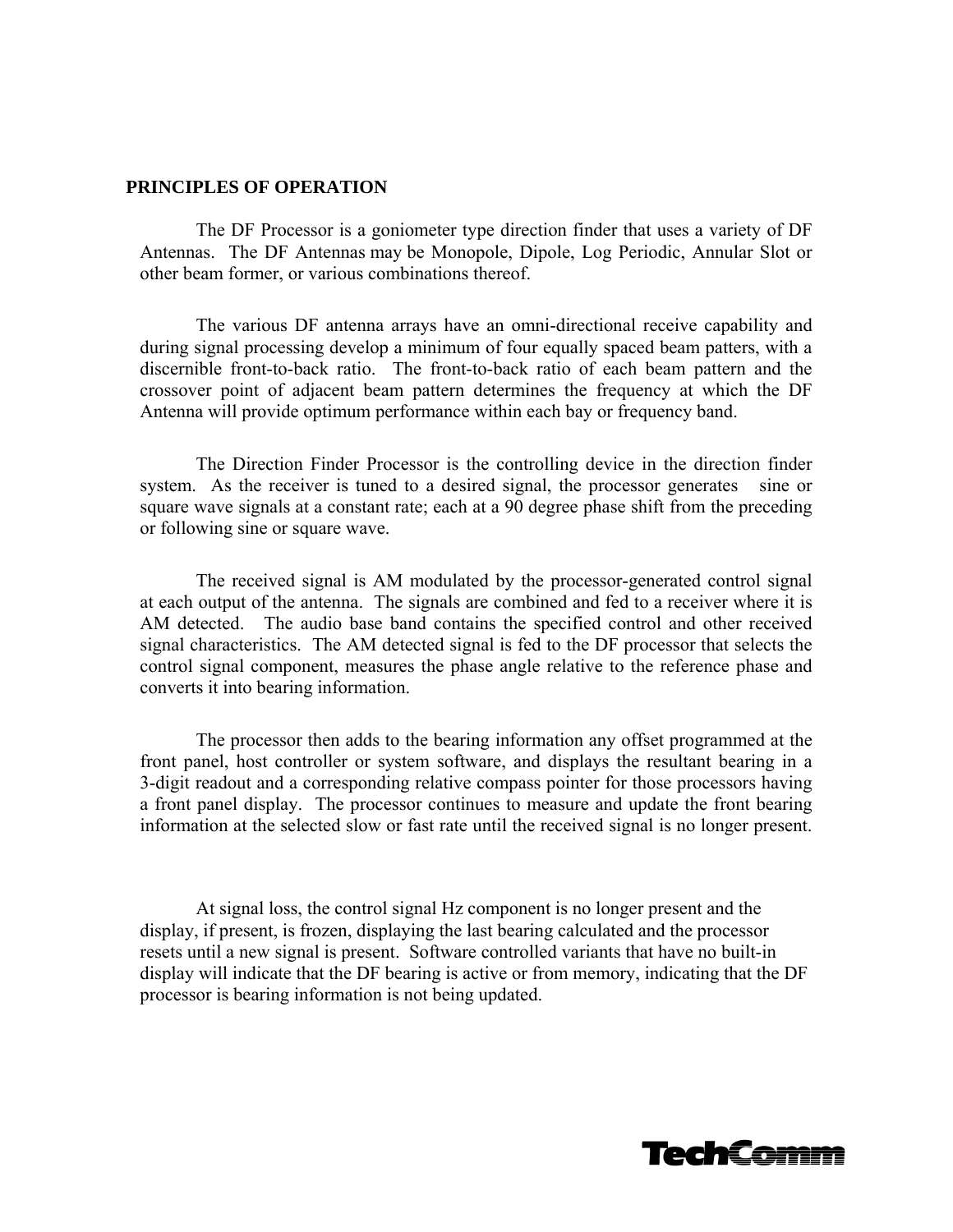## **SPECIFICATIONS :**

| digitally processed |  |
|---------------------|--|
|                     |  |
|                     |  |
|                     |  |
|                     |  |
|                     |  |
|                     |  |
|                     |  |
|                     |  |

### **Front Panel Controls**

Power ………………………………….. On / Off

#### **Rear Panel Inputs/Outputs**

|                                      | $+24Vdc$ (20-28Vdc) Optional |
|--------------------------------------|------------------------------|
|                                      | 110/220VAC Optional          |
|                                      |                              |
|                                      |                              |
| Remote Control (Opt)RS-232 via DB-9; |                              |
|                                      | RJ-45: UDP via RJ-45         |
|                                      |                              |
|                                      |                              |
|                                      |                              |
|                                      |                              |

#### **Remote Control**

|                  | Basic Control /Display Software; internal        |
|------------------|--------------------------------------------------|
|                  | receiver or factory integrated external receiver |
|                  |                                                  |
|                  |                                                  |
|                  |                                                  |
|                  |                                                  |
|                  |                                                  |
|                  |                                                  |
| Line of Bearing: |                                                  |
|                  |                                                  |
|                  |                                                  |
|                  |                                                  |
|                  |                                                  |
|                  | Quadrant - Verifies signal path integrity        |
|                  |                                                  |
|                  |                                                  |
|                  |                                                  |
|                  | Including front and rear panel Connectors        |
|                  |                                                  |

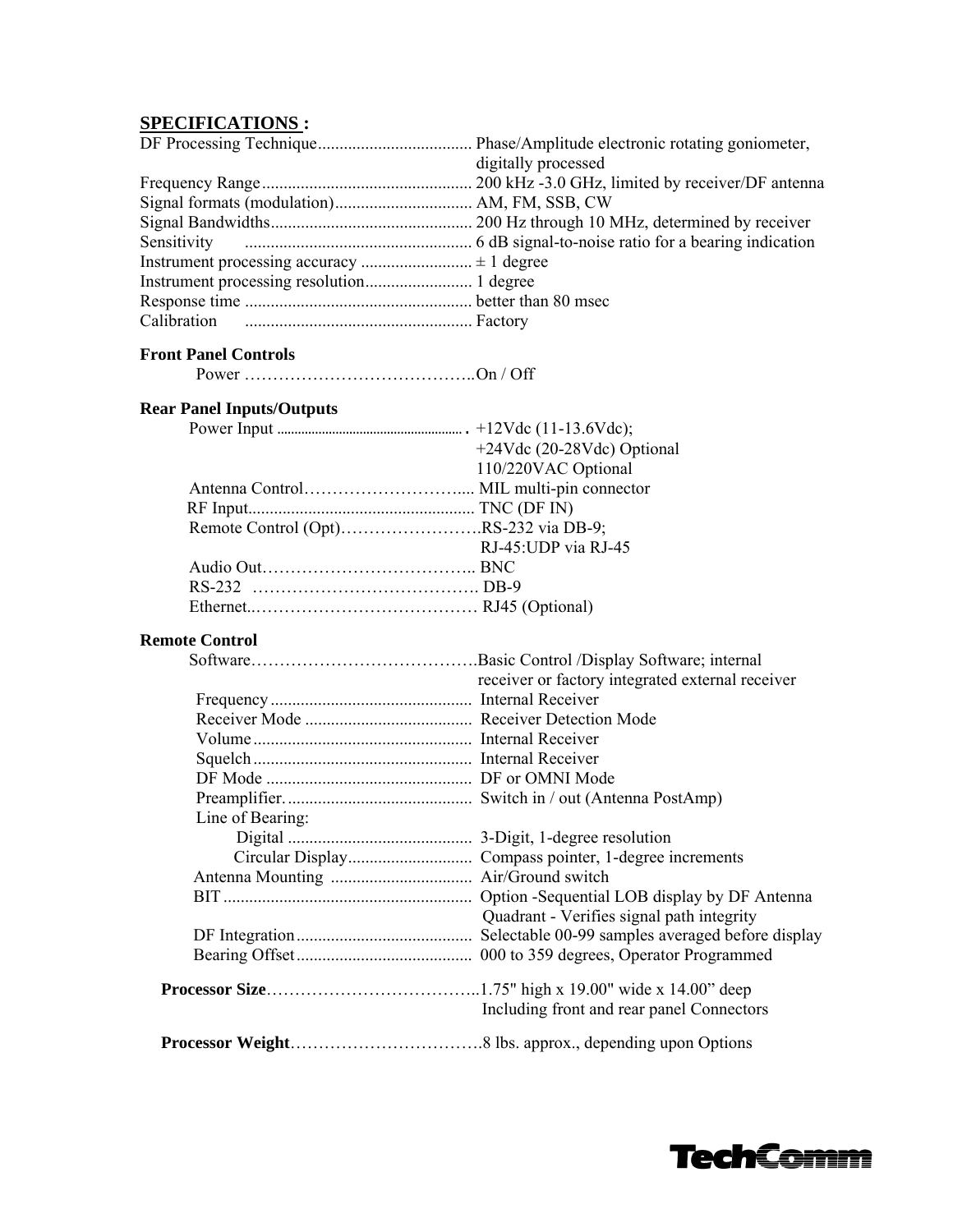#### **Environmental**

# **FEATURES:**

|                    | Antenna Band SelectionAutomatic, based on frequency selected at receiver<br>or host controller.                                                            |
|--------------------|------------------------------------------------------------------------------------------------------------------------------------------------------------|
|                    | Integration SpeedOperator selected averaging rate from 1-99 LOB'<br>samples are evaluated before updating display                                          |
|                    | Operator determined and Stored value used to<br>compensate for DF Antenna orientation error                                                                |
| Air / Ground Mode  | Electrically reverses the East / West drive lines<br>when DF Antenna is inverted for installation on<br>aircraft                                           |
|                    | OMNI ModeDisables the DF Antenna commutation and activates<br>all Antenna drive lines simultaneously for improved<br>reception of weak signals             |
| Built-In-Test      | Activates test sequence to verify integrity of each DF<br>antenna drive line in all DF Antenna frequency bands<br>(also Requires BIT Option in DF Antenna) |
| <b>Front Panel</b> |                                                                                                                                                            |
|                    | RS-232 Serial Interface (Configured as DCE<br>Device) Auxiliary control with Blank Front Panel                                                             |
|                    | for communication over a network                                                                                                                           |
|                    | .15-Pin Female Circular MIL connector<br>Provides power / control signals to DF Antenna<br>D Subminiature Connector - for Blank Front Panel                |
| Color:             | Black Standard, Sand and Olive Drab optional                                                                                                               |